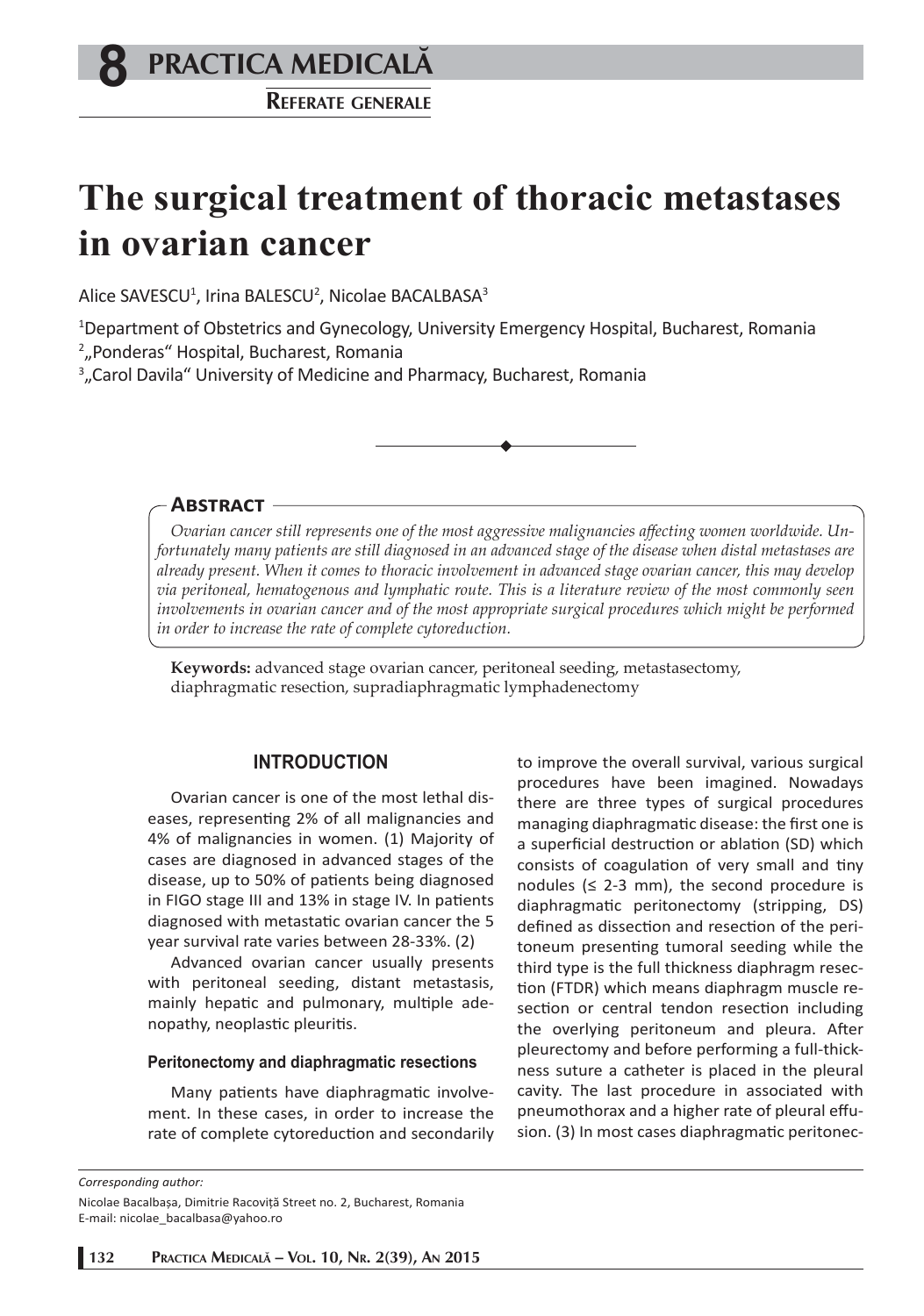tomy is associated with full thickness diaphragm resection. (4) Depending on the local diaphragmatic extension of the metastases the adequate type of surgery is selected. (1)

As presented before advanced ovarian cancer is usually associated with residual tumor and diaphragm metastasis (5) and an important percent of these patients are submitted to cytoreductive surgery due to the fact that residual disease remains the most important independent prognostic factor. (6)

In some cases the metastases are located not only in the diaphragam but also in the liver. New modern techniques such as robotic resection of liver and full-thickness diaphragm are mentioned. (7)

Traditionally, optimal cytoreduction of ovarian cancer has been limited to abdominal disease. While there is an increase in morbidity and mortality with upper abdominal surgery, the outcomes appear to justify the risks.  $(6)$ While liver and diaphragmatic resection are becoming more common, lung disease pose unique challenges.

# **Pulmonary resections for ovarian cancer metastases**

There are few studies referring to pulmonary metastasectomy in ovarian cancer. A substantial number of studies refer to gynecologic cancerthis review takes in consideration only those where ovarian cancer is included. (8)

Although in time the indication and the adequate type of resection during pulmonary metastasectomy from different types of cancers has been debated some questions still remain. (9) This is also the case of pulmonary mestastasis from ovarian cancer. (8) In order to help the practitioner guidelines have been published for the management of pulmonary metastasectomy from different cancers. Specifically guidelines for pulmonary metastsectomy from ovarian cancer haven't been published yet, but there are studies conducted on this subject which are similar with those presented for breast and colonic cancers. Generally, pulmonary metastasectomy originating from gynecologic malignancies should be taken in consideration in patients (1) with no evidence of recurrent disease at their primary, (2) with isolated pulmonary metastases,  $(3)$  in patients with adequate pulmonary reserve, and (4) in the absence of uncontrollable extrathoracic metastatic disease. (8)

Pulmonary metastasectomy is a controversial subject in the oncology field. (10) For some

histophatological subtypes such as epithelial cancer significant survival benefit after the resection of metastases was proven, but clear inclusion criteria in this group could not be specified.  $(11)$ 

The most common type of pulmonary metastasectomy in different cancers includes anatomical pulmonary resections, wedge resections and laser excisions. (12) The procedure of choice for treatment of pulmonary metastatic disease is pulmonary wedge excision. Extensive pulmonary resection, such as pneumonectomy, should be discouraged in these patients with poor prognostic factors. (8) Segmentectomy for pulmonary metastases is a new technique that seems promising. It is less invasive than lobectomy, negative margins can be achieved to ensure complete resection of lesions and an adequate pulmonary function is easier to be preserved, but large studies regarding segmentectomy in ovarian cancer pulmonary metastases haven't been published yet. (12)

Even in cases submitted to complete primary cytoreduction, recurrent ovarian tumors might develop and a secondary cytoreduction might be needed. Koichi et al reported the case of a patient diagnosed with liver and diaphragmatic metastases originating from an ovarian clear cell tumor which were successfully resected; after a year she developed pulmonary metastases and right lower lobectomy was performed. (8)

Few cases of direct extension of the diaphragm metastasis into the lung are presented; in these cases en bloc full-thickness diaphragmatic resection including a portion of lung tissue is considered optimal solution. (13)

In rare cases after several debulking procedure metastases are found in the liver with direct extension into diaphragm and lung. In these cases the tumor is resected en bloc with atypical hepatectomy full thickness diaphragm resection and lung resection. A right lower lobe wedge resection of the tumor mass en bloc is mentioned. (14)

Right pulmonary metastasectomy is more frequently performed than left one because usually pulmonary metastases are found in the right lung, but are some case reports that mention metastases from ovarian granulosa cell tumor in the left lung in which a partial resection of the left lung was performed. (15)

Distant metastases in multiple organs can be found in ovarian cancer. This is the case of a patient with immature teratoma of the ovary that developed lung, liver and brain metastases. The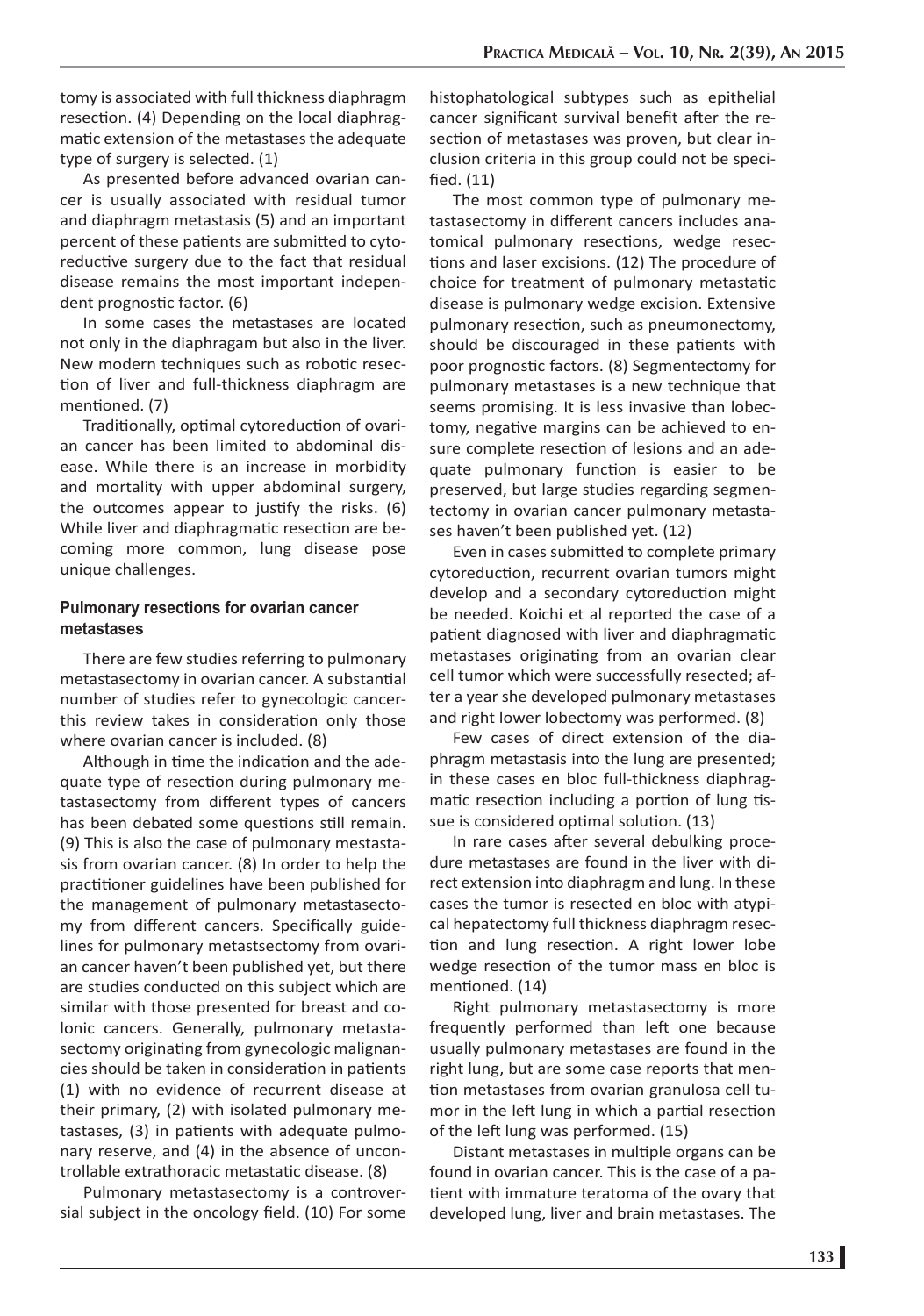management of the case was sequential resections of all three metastatic areas which led to a ten year survival (16).

Thoracic metastases of ovarian cancer are common, the thorax being the third site of dissemination after liver and diaphragm. Although noninvasive techniques as positron emission tomography with 18F-fluorodeoxyglucose  $-$  (18F)  $FDG-PET - have been developed to investigate$ this area, sometimes is difficult to establish the exact pathology of pleural or lung nodules. Thoracoscopy is a technique performed when the suspicion of metastasis exists and when nodules on visceral pleura are found are resected. Metastases from ovarian granulosa cell tumor have been diagnosed in visceral pleura by this method. (17)

# **Supradiaphragmatic lymph node involvement in ovarian cancer**

At this moment the enlargement of supradiaphragmatic lymph nodes is not always associated with malignancy and even if they are positive the prognostic significance and staging indicator isn't known. (18) Because of these findings several techniques to explore the cardiophrenic space have been developed. A new method to biopsy these lymph nodes is transabdominal cardiophrenic lymph node dissection (CPLND). (19) It is considered more useful than video-assisted thoracic surgery (VATS) in advanced ovarian cancers with cardiophrenic involvement in which biopsy can be performed at the same time with cytoreductive surgery.

Usually cardiophrenic lymph nodes are associated with advanced, extensive intrathoracic disease represented by right-sided pulmonary and pleural dissemination. (20) Isolated adenopathy of the mediastinum is rare while isolated bilateral adenopathies have been never described before in association with ovarian cancer. A few studies noted the findings of isolated abnormal cardiophrenic lymph nodes in different types of ovarian cancer. (18,19) Two cases of isolated adenopathy without lung or pleural involvement from papillary ovarian cancer are presented which were removed completely through the help of video-assisted thoracic surgery. (18,19) Mediastinal cyst with benign aspect without pleuro-pulmonary pathological findings on CT evaluation was identified at a woman with personal history of ovarian cystadenocarcinoma which was identified after en-block resection with free margins as mediastinal recurrence of the ovarian cancer. (20)

In general when lymph nodes are identified with metastases from ovarian cancer the patient is already diagnosed with the primary disease. In this way even though clinical malignancy characters can't be found on the modified lymph nodes the suspicion of the dissemination is put into question. Isolated metastatic papillary pattern lymph nodes without personal history of cancer were identified on immunohistochemistry after surgical biopsy before the intraabdominal ovarian serous carcinoma manifests. (21)

Mediastinal metastases from high-grade serous ovarian carcinoma are mentioned in different case reports. (22) Video-assisted thoracoscopic surgery performed for an irregularly-shaped calcified chest mass along the right cardiac border (identified as low-grade papillary serous carcinoma from ovary), multiple pulmonary nodules identified on CT at a woman with pelvic mass measuring 6×7 cm found an unresectable mediastinal mass because of her involvement in the phrenic nerve and the superior vena cava that compresses the tight atrium. A right middle lobe wedge resection was performed for pulmonary metastases and mediastinal mass was treated with Cyberknife radiosurgery. (23)

Systematic mediastinal lymph dissection is accepted to be performed for complete resection in non-small cell lung cancer. (24) In other types of cancers with lung metastases when pulmonary metastasectomy is performed systemic mediastinal lymphadenectomy is not a practice. When modified mediastinal lymph are found in preoperative (thoracic CT, PET) investigations and when the suspicion of malignancy appears a series of procedure including mediastinoscopy are performed although positive results are rare. At this moment the prognostic significance of positive lymph nodes with pulmonary metastasectomy has not been established. (25) It appears that the presence of lymph node metastases influences the survival and tumor recurrence. Due to these factors some authors sustain the benefits of systematic lymph node dissection at the time of pulmonary metastasectomy for metastatic ovarian carcinoma but still a standard therapeutic protocol has not been established. (26)

Mediastinal involvement in patients with ovarian cancer is rare (27) and is associated with advanced disease stage and poor prognosis. Prevascular mediastinal lymph node biopsy showed metastatic ovarian adenocarcinoma from serous papillary ovarian adenocarcinoma. (28)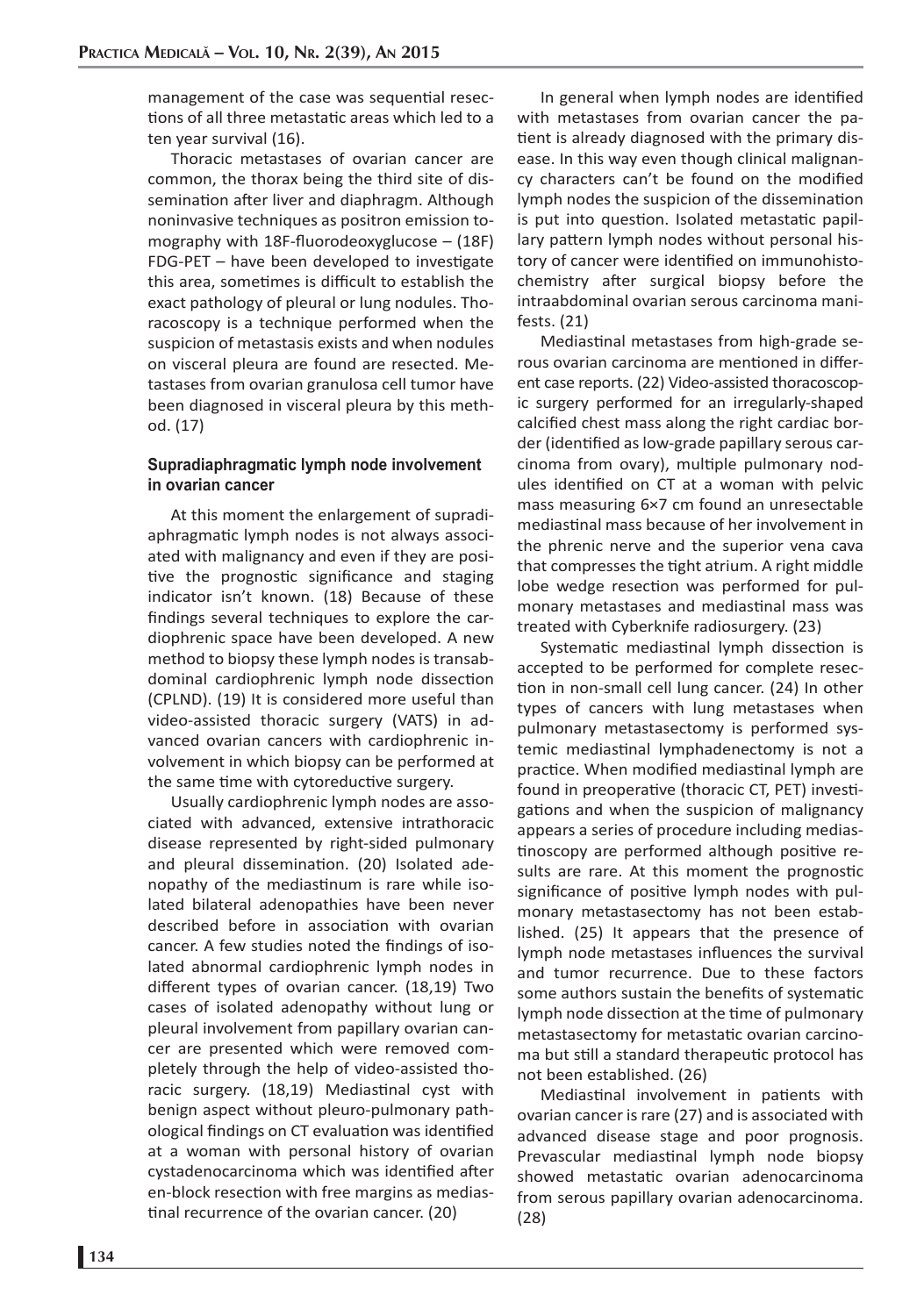Malignant pleural effusion from metastatic ovarian cancer usually necessitates the initiation of chemotherapy. Symptomatic patients may require thoracocentesis. Other invasive methods used for pleural effusion used are tube thoracostomy, small-bore catheters (pigtail catheters), both of them with the advantage of drainage and pleurodesis.

Patients with suspected advanced ovarian cancer and moderate to large pleural effusions may be evaluated through video-assisted thoracic surgery. Video-assisted thoracic surgery has an important role in the management of these cases. Depending on the findings at video-assisted thoracic surgery multiple types of procedure as pleural cytology, chest tube drainage, adheolysis, directed biopsies can pe performed. Pleural nodes greater than 1 cm are resected as part of intrathoracic cytoreduction with the help of this procedure. (24,29)

Thoracic metastasis in ovarian cancer represents an open problem for oncology. Pulmonary metastasectomy can improve survival in selected patients, but little information exists regarding this group of patients. Although general practice is mentioned: patients (1) with no evidence of recurrent disease at the primary site, (2) with pulmonary metastases that are limited in number, (3) with the patient who has adequate pulmonary reserve, and (4) when no evidence of extrathoracic metastatic disease exists or can be controlled, information about the cell type of the primary tumor, the exact number and localization of metastases does not exist. Also the surgical technique used for pulmonary resection poses questions in some cases: wedge resections, lobectomy or segmentectomy? Information about regional lymph nodes are even scarcer. Recommendations regarding the indications and potential therapeutic role of mediastinal lymphadenectomy or sampling have not been defined.

Several prognostic indicators have been identified such as short interval between resection of the primary tumor and the first pulmonary metastasesectomy and the finding of metastases in mediastinal lymph nodes.

#### **CONCLUSIONS**

Although a standard therapeutic protocol has not yet been established complete macroscopic resection of thoracic lesions originating from ovarian cancer seems to be the most efficient option in order to improve survival. However more studies are still needed in order to assess the most important prognostic factors and to decide in which cases these resections might provide a more significant improvement of long term outcomes.

#### **BIBLIOGRAFIE**

- **1. Aletti G.D., Dowdy S.C., Podratz K.C., Cliby W.A.** Surgical treatment of diaphragm disease correlates with improved survival in optimally debulked advanced stage ovarian cancer. *Gynecologic Oncology.* 2006; 100(2):283-287.
- **2.** www.cancercenter.com/ovarian-cancer/ statistics/tab/ovarian-cancer-survivalstatistics/
- **3. Tsolakidis D., Amant F., Van Gorp T., Leunen K., Neven P., Vergote I.**  Diaphragmatic surgery during primary debulking in 89 patients with stage IIIB-IV epithelial ovarian cancer. *Gynecologic Oncology*. 2010; 116(3):489-496.
- **4.** www.esgo.org/Education/ PublishingImages/119.pdf
- **5. Cliby W., Dowdy S, Feitoza S.S., Gostout B.S., Podratz K.C.** Diaphragm resection for ovarian cancer: technique and short-term complications. *Gynecologic Oncology*. 2004; 94(3):655-660.
- **6. Pathiraja P.N.J., Garruto-Campanile R., Tozzi R.** Diaphragmatic Peritonectomy versus Full Thickness Diaphragmatic Resection and Pleurectomy during Cytoreduction in Patients with Ovarian Cancer. *Int J Surg Oncol.* 2013; 2013: 876150.
- **7. Robert W., Brudie L.A., Rakowski J.A., Ahmad S.** Robotic-assisted resection of liver and diaphragm recurrent ovarian carcinoma: Description of technique. *Gynecologic Oncology.* 2011; 120(3):419-422.
- **8. Koichi Fujiu, Hideaki Miyamoto, Satoshi Hashimoto, Nobuyasu Suzuki, Yoshinao Takano, Yasushi Teranishi, Hideo Sakuma, Hiroyuki Suzuki.** A case of diaphragmatic clear cell carcinoma in a patient with a medical history of ovarian endometriosis. *International Journal of Clinical Oncology.* 2010; 15(5):489-492.
- **9. Higashiyama M., Tokunaga T., Nakagiri T., Ishida D., Kuno H., Okami J.**  Pulmonary metastasectomy: outcomes and issues according to the type of surgical resection. *Gen Thorac Cardivasc Surg.* DOI 10.1007/s11748-015-0544-9
- **10. Ito H., Nakayama H.** Surgical management of pulmonary metastases. *Gan To Kagaku Ryoho.* 2010 Feb; 37(2):200-3.
- **11. Kycler W., Kubiak A., Laski P., Cybulski Z., Perz H.** Lung surgery for metastatic epithelial tumours. *Postepy Hig Med Dosw* (Online). 2015 Mar 5;69:277-84.
- **12. Vodicka J., Spidlen V., Simanek V., Safranek J., Skalicky T., Fichtl J., Mukensnabl P., Rousarova M.** Surgical therapy of pulmonary metastases – 10-year results. *Bratisl Lek Listy.* 2013; 114(4):218-24.
- **13. dos Santos L.A., Modica I., Flores R.M., D'Angelica M., Aghajanian C., Chi D.S., Nadeem R.** Abu-Rustum. En bloc resection